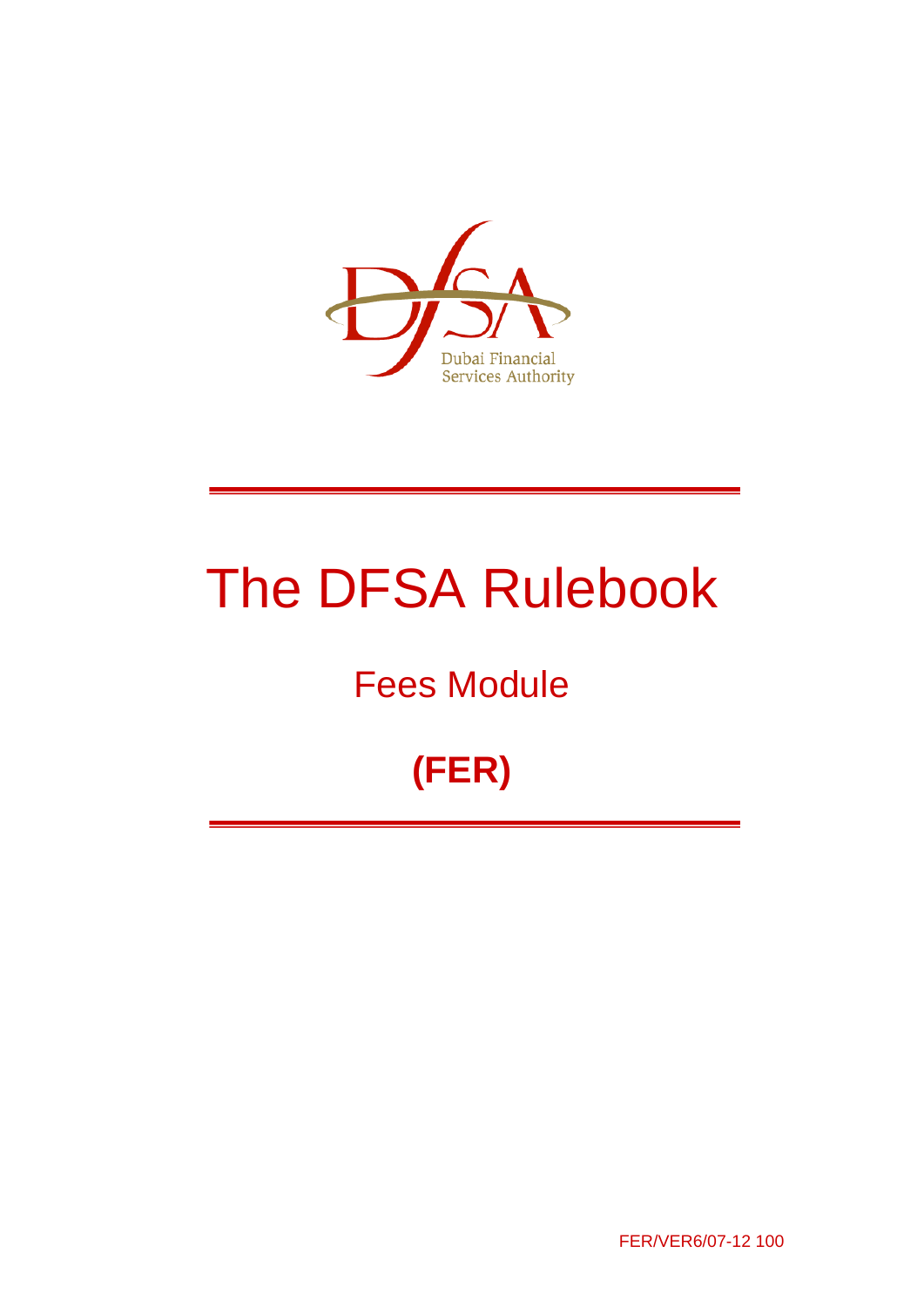

# **Contents**

The contents of this module are divided into the following chapters, sections and appendices:

# **2. APPLICATION FEES ................................................................................ 4**

| 2.1              |                                                                              |  |
|------------------|------------------------------------------------------------------------------|--|
| 2.2              |                                                                              |  |
| $2.3\phantom{0}$ |                                                                              |  |
| 2.4              |                                                                              |  |
| $2.5\,$          |                                                                              |  |
| 2.5.1            |                                                                              |  |
| $2.6\,$          |                                                                              |  |
| 2.7              |                                                                              |  |
| 2.8              |                                                                              |  |
| 2.9              | Application for admittance of Securities to the Official List of Securities6 |  |

| 3 <sup>1</sup> |  |
|----------------|--|
| 3.1            |  |
| 3.2            |  |
| 3.3            |  |
| 3.4            |  |
| 3.5            |  |
| 3.6            |  |
| 3.7            |  |
| 3.8            |  |
| 3.9            |  |
| 3.10           |  |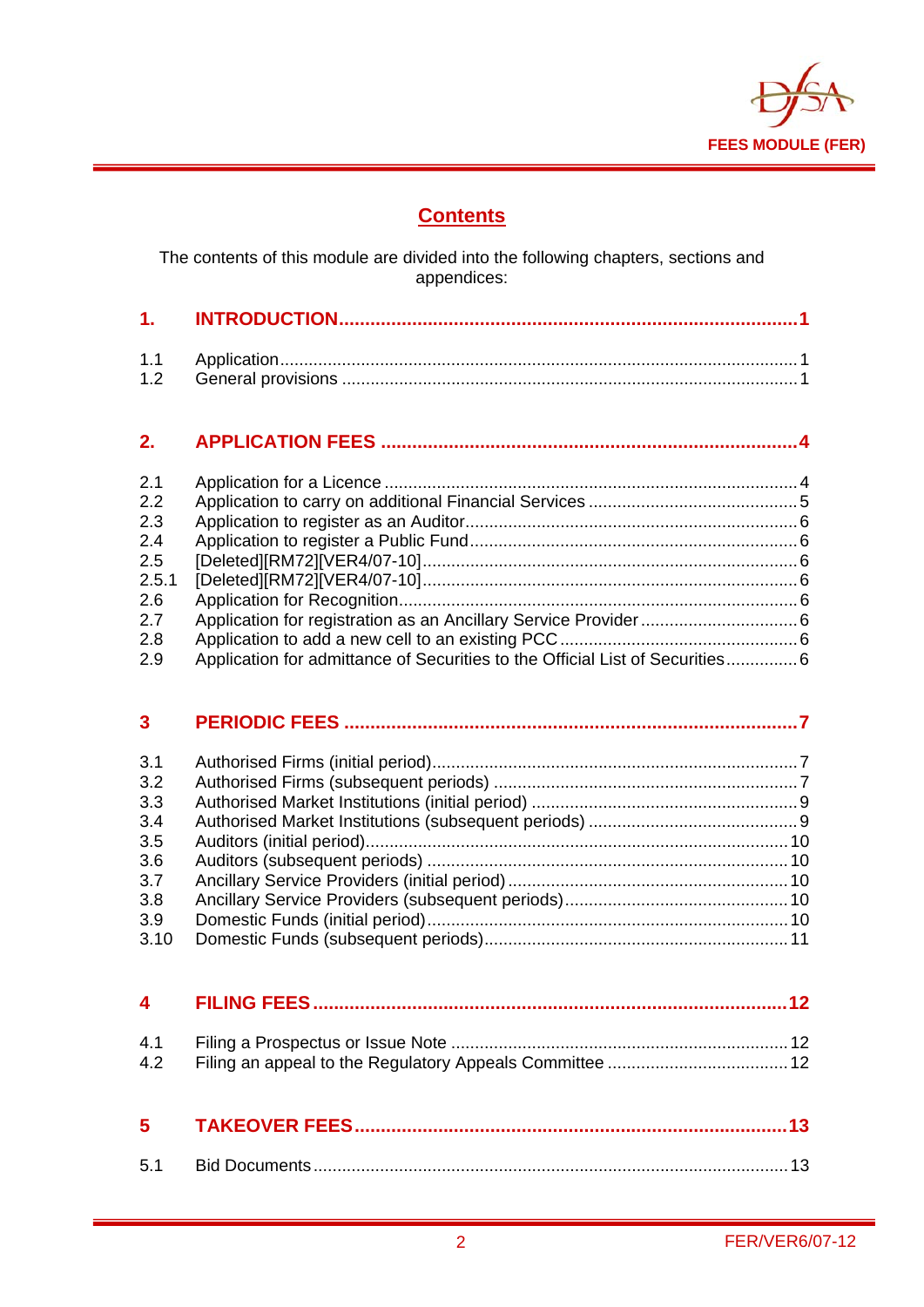

#### **1. INTRODUCTION**

#### **1.1 Application**

- **1.1.1** This module (FER) applies to a Person in relation to:
	- (a) an application for a Licence;
	- (b) an application for an extension to scope of authorisation under a Licence;
	- (c) an application for Recognition as a Recognised Body;
	- (d) an application for registration as an Auditor;
	- (e) an application to register a Public Fund;
	- (f) seeking the DFSA's consent to winding up a Domestic Fund or the transfer of the property of a Domestic Fund to another body;
	- (g) filing a Prospectus or Issue Note pursuant to MKT Rule  $2.6.1(1)(a)$ ;
	- (h) an application for registration as an Ancillary Service Provider; and
	- (i) an application for admittance of Securities to the Official List of Securities.
- **1.1.2** This module also applies to a Person who is:
	- (a) an Authorised Person;
	- (b) an Auditor;
	- (c) an Ancillary Service Provider; and
	- (d) a Bidder.

#### **1.2 General provisions**

**1.2.1** Where pursuant to chapter 2 or 4, a fee is payable for any application to the DFSA, the application will not be regarded as submitted until the fee and any supplementary fee has been paid in full.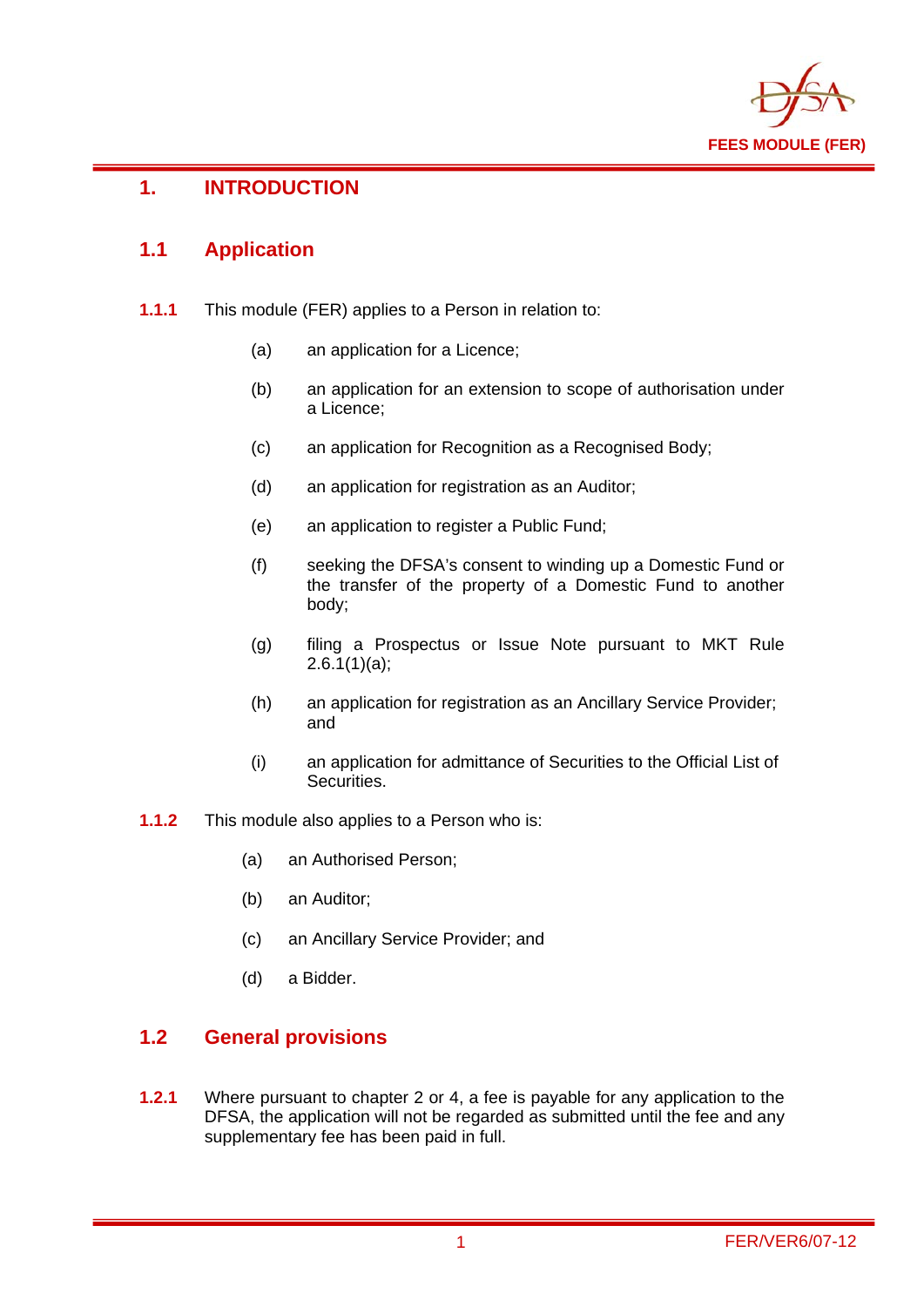

- **1.2.2** (1) In regard to fees payable pursuant to chapter 3:
	- (a) the initial annual fee must be paid in full to the DFSA within 21 days of the date on which the Licence, Recognition or registration is granted or notification made; and
	- (b) subsequent annual fees are payable in advance and must be paid in full to the DFSA on or before 1 January of the calendar year to which the fee relates.
	- (2) When a fee of the kind specified under (1) is not paid in full on or before the due date or within the prescribed period, such non-payment incurs a late payment fee of:
		- (a) \$1,000; or
		- (b) an amount equivalent to 3% of the annual fee due.

whichever is the greater. In addition the annual fee due shall be increased by 1% for each calendar month, or part of a calendar month, that it remains outstanding beyond the due date.

(3) Nothing in the Rule limits the right of the DFSA to take any other action.

#### **Guidance**

- 1. In regard to the payment of an annual fee on or before 1 January, invoices will be issued at least 21 days before that date.
- 2. If a fee is not paid by the date on which it becomes due, the Person is in breach of a Rule and the DFSA is entitled to take action including, but not limited to, taking steps to withdraw authorisation to conduct one or more Financial Services.
- **1.2.3** In respect of a fee payable pursuant to chapter 5, payment must be made to the DFSA by the Bidder:
	- (a) at the time of filing of the Bid Document with the DFSA; and
	- (b) before the document is posted.

#### **Guidance**

If a fee under chapter 5 is not paid by the date on which it becomes due, the Person is in breach of a Rule and the DFSA is entitled to take action including, but not limited to, taking steps to suspend or cancel listing.

- **1.2.4** [Deleted][RM67][VER3/11-09]
- **1.2.5** The DFSA may reduce, waive or refund all or part of any fee if it considers that, in the exceptional circumstances of a particular case, it would be equitable to do so.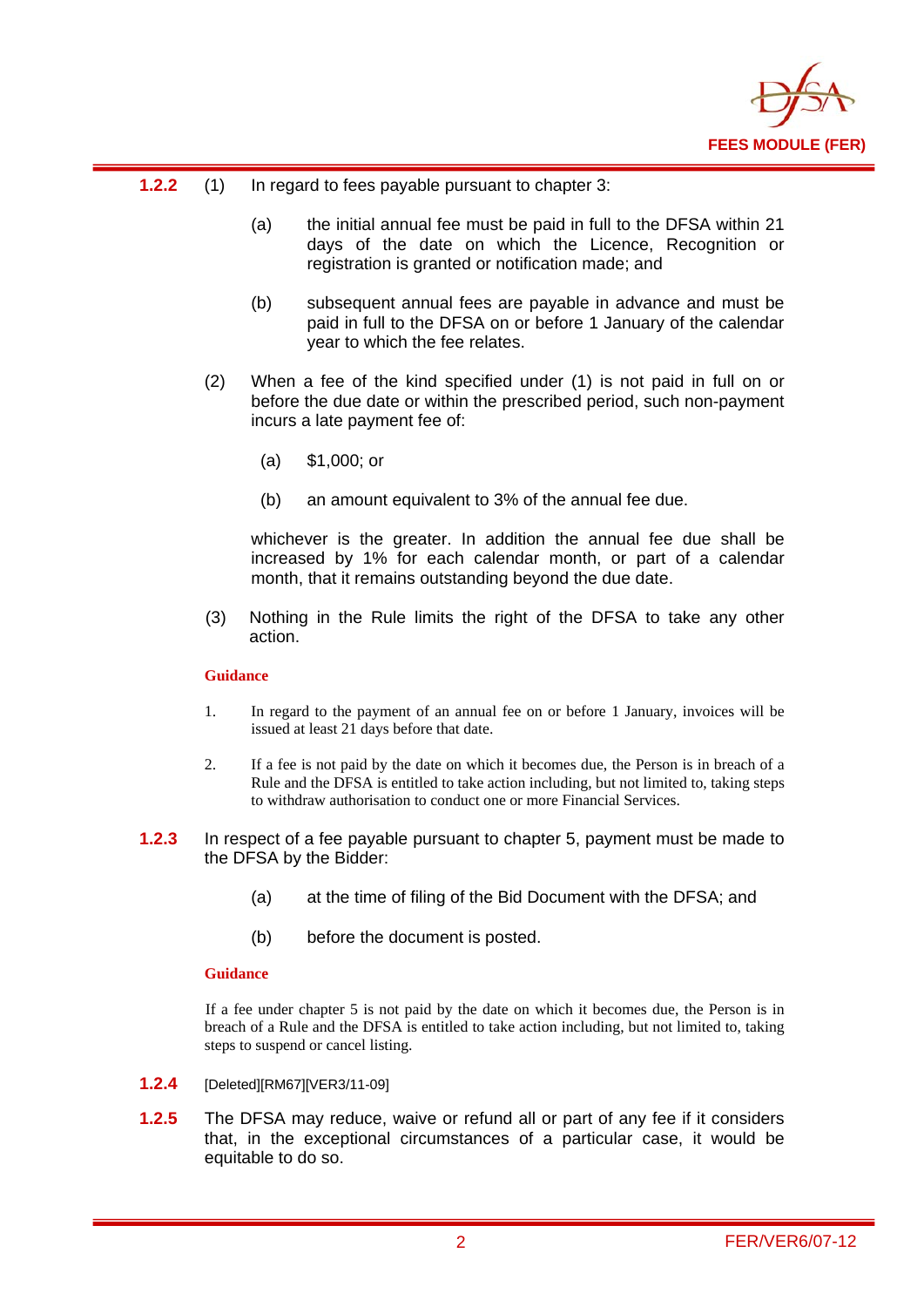

- **1.2.6** (1) The DFSA may require a Person to pay to the DFSA a supplementary fee in circumstances where it expects to incur substantial additional costs in dealing with an application, notification or conducting ongoing supervision.
	- (2) In such cases the DFSA will notify the Person as soon as reasonably possible of the amount of the supplementary fee.
	- (3) Such a supplementary fee is applicable in respect of any fee payable under chapter 2 or 3 other than a fee under section 2.6, 2.7, 3.7 or 3.8.

#### **Guidance**

- 1. A supplementary fee may be levied by the DFSA because it expects that certain applications or notifications will require more intensive scrutiny than others.
- 2. An example is where the entity is a Branch from a jurisdiction where there are not or are not expected to be in place arrangements for co-operation between the DFSA and the relevant regulators in that jurisdiction. Equally, where the entity is incorporated in the DIFC, a full analysis of the prudential and systems arrangements will be required.
- 3. A further example is where the Fund Manager of a Domestic Fund delegates activities or out sources functions to an entity in another jurisdiction or to several entities in different jurisdictions where there are not or are not expected to be in place arrangements for co-operation between the DFSA and the relevant regulators in those jurisdictions.
- 4. A supplementary fee may also be levied by the DFSA in cases where the ongoing supervision of the Authorised Person or Domestic Fund appears to the DFSA to be likely to cause it to incur substantial additional costs.
- **1.2.7** (1) In respect of any fee payable in accordance with FER, the fee must, subject to (2), be paid:
	- (a) by the Person to whom the Rule applies;
	- (b) in United States Dollars; and
	- (c) by bank transfer directly from a bank account maintained by the Person specified in (a) into the DFSA's bank account.
	- (2) The DFSA will accept payment of a fee in United States Dollars from a member of the applicant's Group, the applicant's Parent, the applicant's legal advisor (where such an advisor is an Ancillary Service Provider) or a Person who has applied to be a Controller in relation to the applicant but only where:
		- (a) the relevant fee is an application fee under section 2.1, 2.3 or 2.7; and
		- (b) the applicant is in formation and does not have a commercial licence to enable it to open a bank account in its own name.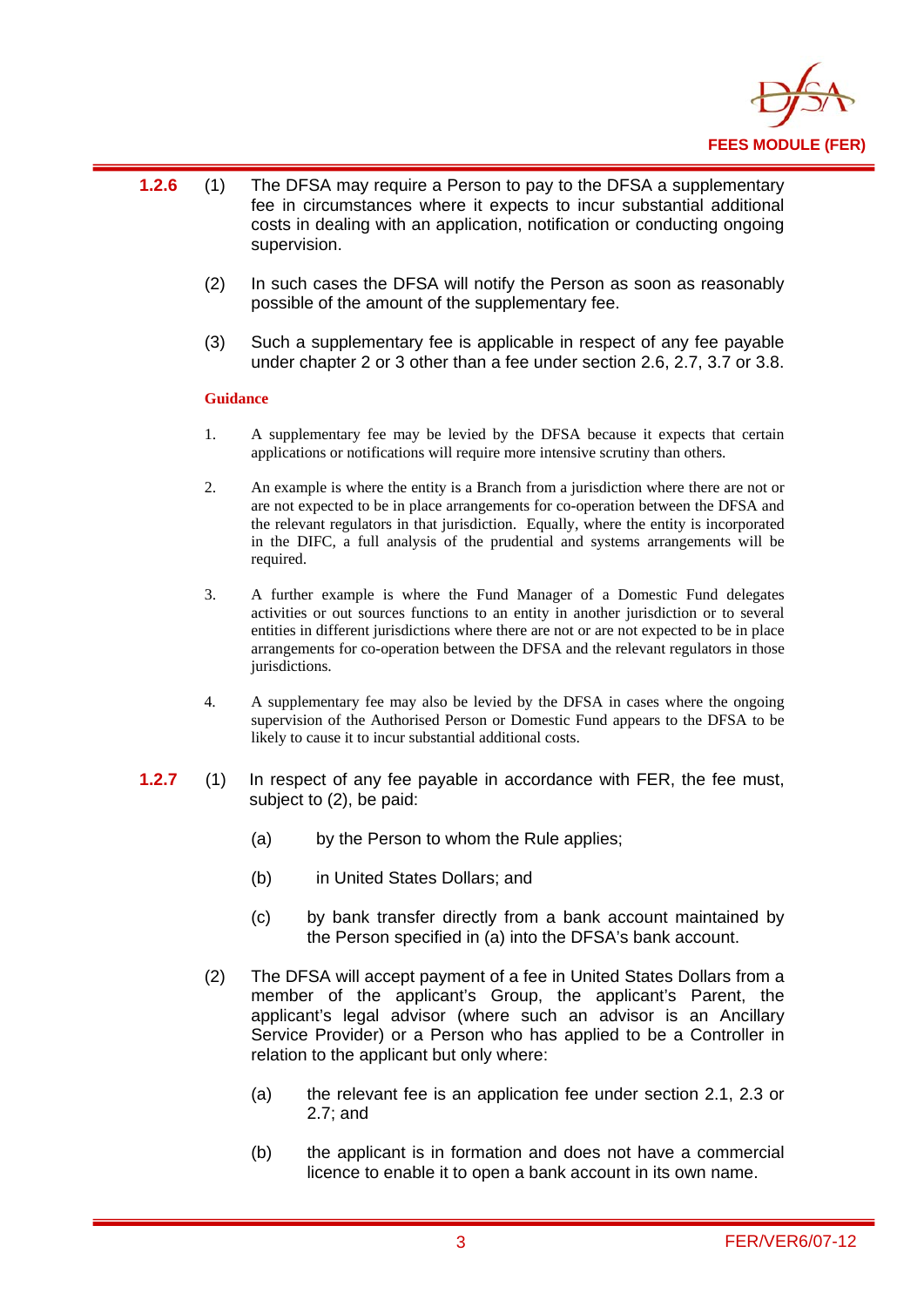

# **2. APPLICATION FEES**

#### **2.1 Application for a Licence**

- **2.1.1** (1) An applicant applying for a Licence authorising it to carry on one or more Financial Services specified in the left hand column of the table in (2) must pay to the DFSA the highest of the corresponding fees in the right hand column of the table.
	- (2) This is the table referred to in (1):

| Accepting Deposits or Providing Credit.                                                                                               | \$70,000 |
|---------------------------------------------------------------------------------------------------------------------------------------|----------|
| Dealing in Investments as Principal (except as a<br>matched principal).                                                               | \$40,000 |
| Effecting Contracts of Insurance or Carrying Out<br>Contracts of Insurance (except as a Captive<br>Insurer, as a PCC, or as an ISPV). | \$40,000 |
| Managing a Collective Investment Fund (except<br>as an Umbrella Fund).                                                                | \$10,000 |
| Operating an Alternative Trading System.                                                                                              | \$40,000 |
| Dealing in Investments as a matched principal.                                                                                        | \$25,000 |
| Dealing in Investments as Agent.                                                                                                      | \$25,000 |
| Managing Assets.                                                                                                                      | \$25,000 |
| Providing Custody.                                                                                                                    | \$25,000 |
| Managing a Profit Sharing Investment Account.                                                                                         | \$25,000 |
| <b>Providing Trust Services.</b>                                                                                                      | \$25,000 |
| Acting as the Trustee of a Fund.                                                                                                      | \$25,000 |
| Arranging Credit or Deals in Investments.                                                                                             | \$15,000 |
| Advising on Financial Products or Credit.                                                                                             | \$15,000 |
| Arranging Custody.                                                                                                                    | \$15,000 |
| Insurance Intermediation.                                                                                                             | \$15,000 |
| Insurance Management.                                                                                                                 | \$15,000 |
| Operating a Credit Rating Agency.                                                                                                     | \$10,000 |
| Effecting Contracts of Insurance or Carrying Out<br>Contracts of Insurance as a Captive Insurer or as<br>an ISPV.                     | \$5,500  |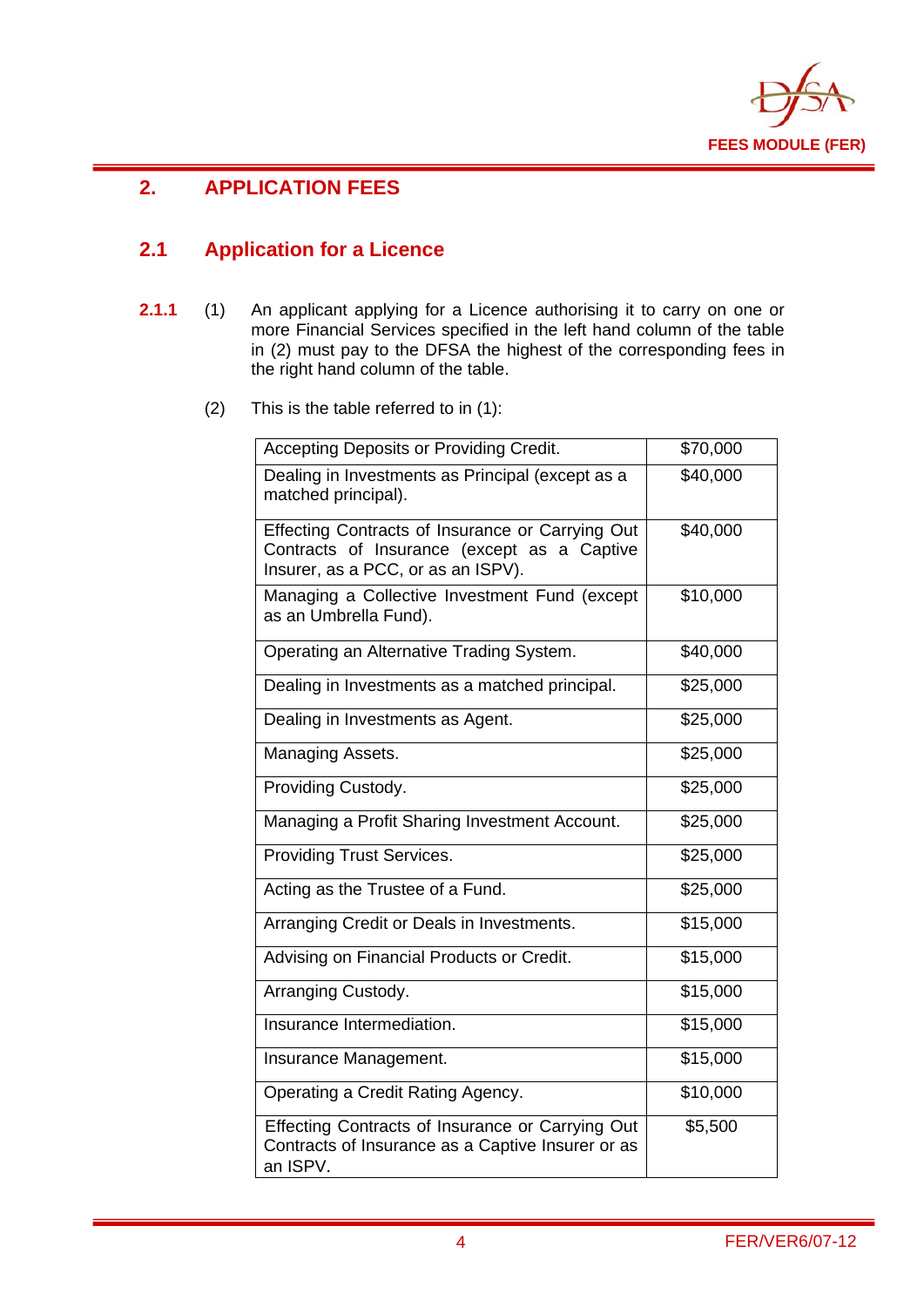

|                                | Effecting Contracts of Insurance or Carrying Out<br>Contracts of Insurance as a PCC: |          |
|--------------------------------|--------------------------------------------------------------------------------------|----------|
| (a)                            | for the core; and                                                                    | \$8,000  |
| (b)                            | for each cell                                                                        | \$1,000  |
| Providing Fund Administration. |                                                                                      | \$15,000 |
| Managing an Umbrella Fund:     |                                                                                      |          |
| (a)                            | for the Umbrella; and                                                                | \$8,000  |
|                                |                                                                                      | \$1,000  |
| b)                             | for each Sub-Fund.                                                                   |          |

- **2.1.2** An applicant applying for a Licence authorising it to carry one or more of the Financial Services of Operating an Exchange and Operating a Clearing House must pay to the DFSA:
	- (a) for Operating an Exchange an application fee of \$125,000;
	- (b) for Operating a Clearing House an application fee of \$125,000; and
	- (c) for Operating an Exchange and Operating a Clearing House an application fee of \$250,000.
- **2.1.3** An applicant under Rule 2.1.2(a) or (c) seeking an endorsement to its Licence authorising it to maintain an Official List of Securities must pay to the DFSA an additional application fee of \$100,000.
- **2.1.4** An applicant applying for a Licence authorising it to carry on the Financial Service of Operating a Representative Office must pay to the DFSA an application fee of \$2,000.

#### **2.2 Application to carry on additional Financial Services**

- **2.2.1** An Authorised Firm applying for authorisation to carry on additional Financial Services must pay to the DFSA an application fee equal to the difference between:
	- (a) the basic fee which would be payable under Rule 2.1.1 (1) if it were an applicant for a Licence in terms currently being sought; and
	- (b) the basic fee which would be payable under Rule 2.1.1 (1) if it were an applicant for a Licence in terms of that currently held.
- **2.2.2** An Authorised Market Institution applying for authorisation to carry on an additional Financial Service must pay to the DFSA:
	- (a) an application fee of \$125,000 for the Financial Service of Operating a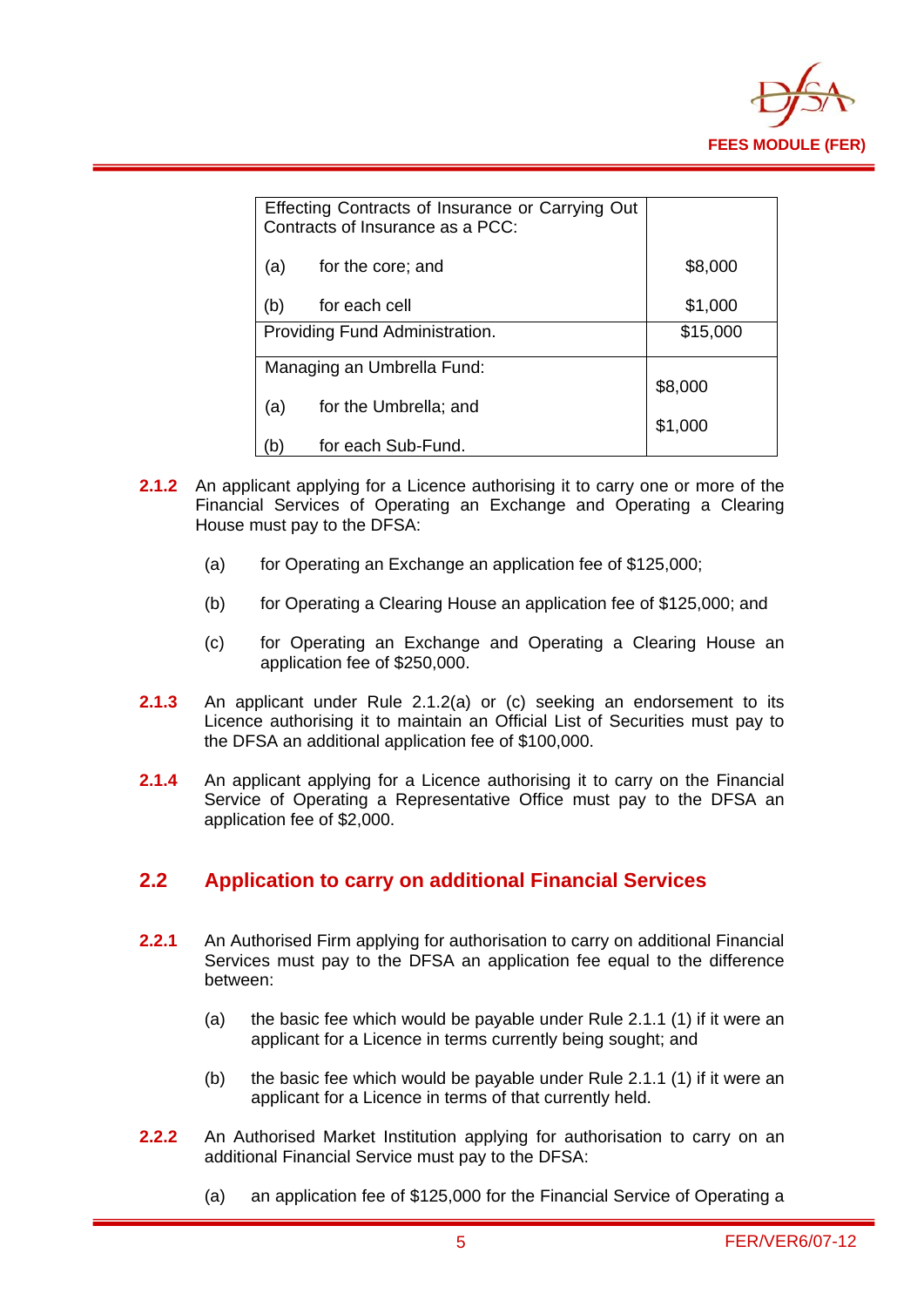

Clearing House; or

(b) an application fee of \$125,000 for the Financial Service of Operating an Exchange.

#### **2.3 Application to register as an Auditor**

**2.3.1** An applicant for registration as an Auditor with the DFSA must pay to the DFSA an application fee of \$4,000.

#### **2.4 Application to register a Public Fund**

- **2.4.1** The Fund Manager or the Person proposing to be the Fund Manager of a Domestic Fund which is a Public Fund, who is applying to register the Fund must pay to the DFSA an application fee of \$1,000 plus, where the Public Fund is an Umbrella Fund, \$1,000 for each of its sub-funds.
- **2.5** [Deleted][RM72][VER4/07-10]
- **2.5.1** [Deleted][RM72][VER4/07-10]
- **2.6 Application for Recognition**
- **2.6.1** An applicant for Recognition as a Recognised Body must pay to the DFSA an application fee of \$10,000.
- **2.7 Application for registration as an Ancillary Service Provider**
- **2.7.1** An applicant for registration as an Ancillary Service Provider must pay to the DFSA an application fee of \$2,000.

#### **2.8 Application to add a new cell to an existing PCC**

**2.8.1** A Licenced PCC applying to add one or more new cells must pay to the DFSA \$1,000 in respect of each cell to be added.

#### **2.9 Application for admittance of Securities to the Official List of Securities**

**2.9.1** An applicant for admission of Securities to the Official List of Securities must pay to the DFSA an application fee of \$2,000.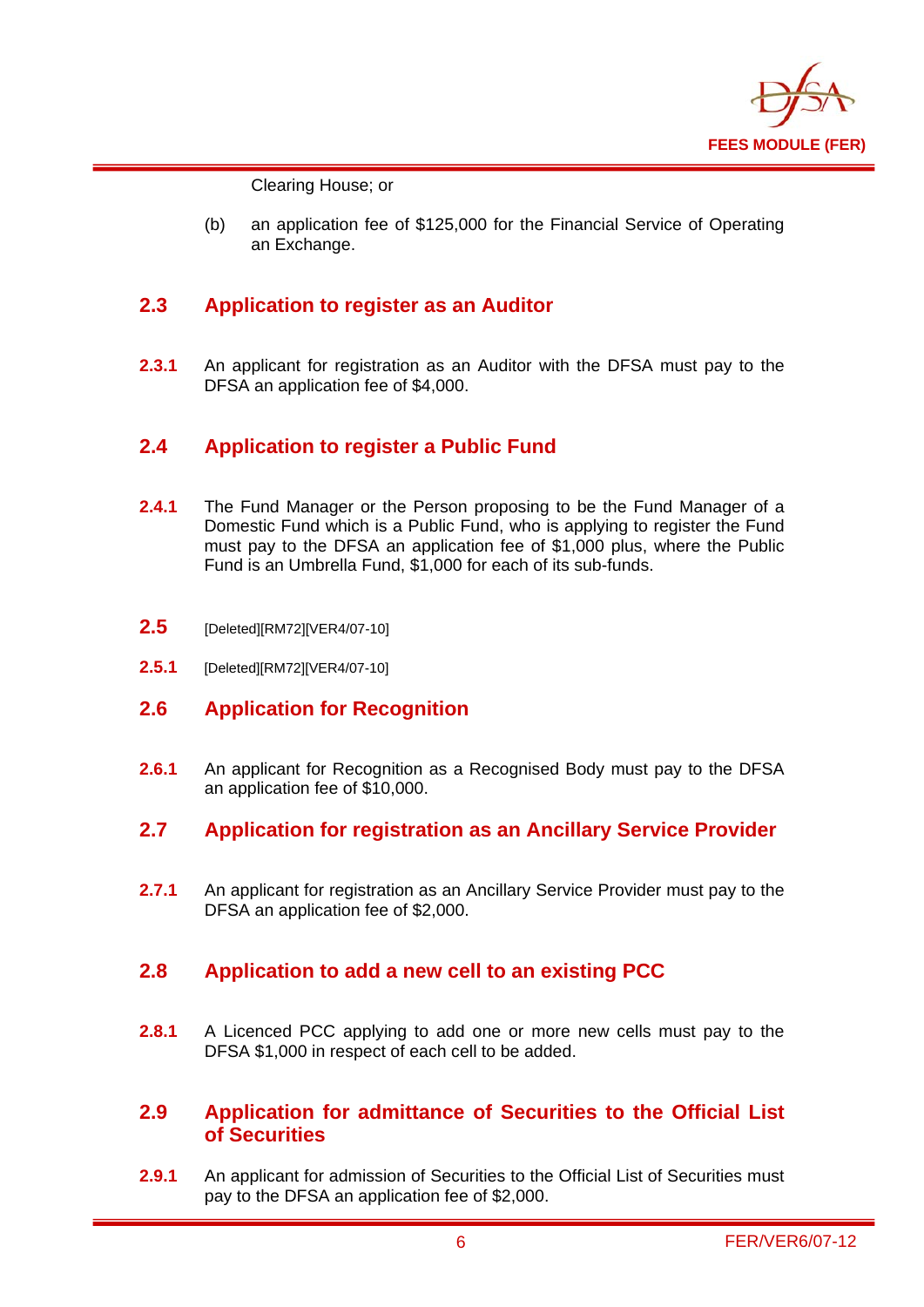

### **3 PERIODIC FEES**

#### **3.1 Authorised Firms (initial period)**

- **3.1.1** (1) An Authorised Firm must pay to the DFSA the initial annual fee specified in (2) for the initial period of regulation between the date of the grant of its Licence and the end of the year.
	- (2) The initial annual fee is the fee which was payable at the time of its application for the Licence, multiplied by the number of whole calendar months between the date of the grant of the Licence and the end of the year divided by 12.

#### **3.2 Authorised Firms (subsequent periods)**

- **3.2.1** (1) An Authorised Firm must pay to the DFSA an annual fee for any period of regulation after the initial period described in Rule 3.1.1.
	- (2) The annual fee is:
		- (a) the highest of the fees specified in the right hand column of the table in (3) corresponding to the Financial Services specified in the left hand column of the table which the Authorised Firm is authorised to carry on under its Licence; plus
		- (b) \$1,000 for each complete \$1,000,000 of expenditure, where "expenditure" has the meaning given in Rule 3.2.2.
	- (3) This is the table referred to in (2) (a):

| Accepting Deposits or Providing Credit.                                                                                                                                               | \$70,000 |
|---------------------------------------------------------------------------------------------------------------------------------------------------------------------------------------|----------|
| Dealing in Investments as Principal (except as a<br>matched principal).                                                                                                               | \$40,000 |
| Effecting Contracts of Insurance or Carrying Out<br>Contracts of Insurance where the Authorised<br>Firm is not carrying on business as a Captive<br>Insurer, as a PCC, or as an ISPV. | \$40,000 |
| Managing a Collective Investment Fund (except<br>as an Umbrella Fund).                                                                                                                | \$10,000 |
| Operating an Alternative Trading System.                                                                                                                                              | \$40,000 |
| Dealing in Investments as a matched principal.                                                                                                                                        | \$25,000 |
| Dealing in Investments as Agent.                                                                                                                                                      | \$25,000 |
| Managing Assets.                                                                                                                                                                      | \$25,000 |
| Providing Custody.                                                                                                                                                                    | \$25,000 |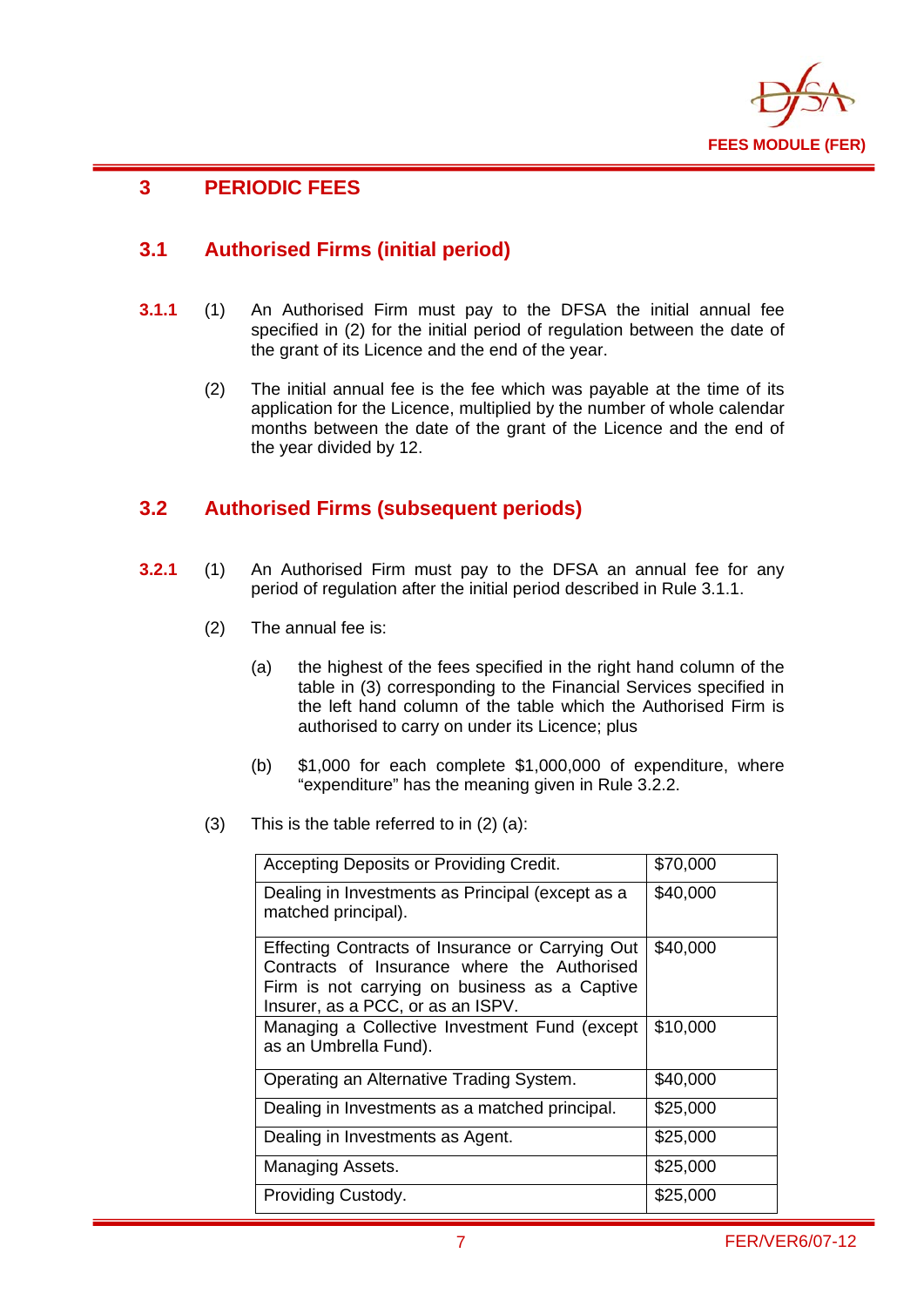

| Managing a Profit Sharing Investment Account.                                                                                                                          | \$25,000 |
|------------------------------------------------------------------------------------------------------------------------------------------------------------------------|----------|
| <b>Providing Trust Services.</b>                                                                                                                                       | \$25,000 |
| Acting as the Trustee of a Fund.                                                                                                                                       | \$25,000 |
| Arranging Credit or Deals in Investments.                                                                                                                              | \$15,000 |
| Advising on Financial Products or Credit.                                                                                                                              | \$15,000 |
| Arranging Custody.                                                                                                                                                     | \$15,000 |
| Insurance Intermediation.                                                                                                                                              | \$15,000 |
| Insurance Management.                                                                                                                                                  | \$15,000 |
| Operating a Credit Rating Agency.                                                                                                                                      | \$10,000 |
| Effecting Contracts of Insurance or Carrying Out<br>Contracts of Insurance where the Authorised<br>Firm is carrying on business as a Captive Insurer<br>or as an ISPV. | \$5,500  |
| Effecting Contracts of Insurance or Carrying Out<br>Contracts of Insurance where the Authorised<br>Firm is carrying on business as a PCC:                              |          |
| (a)<br>for the core; and                                                                                                                                               | \$8,000  |
| (b)<br>for each cell.                                                                                                                                                  | \$1,000  |
| Providing Fund Administration.                                                                                                                                         | \$15,000 |
| Managing an Umbrella Fund:                                                                                                                                             |          |
| (a)<br>for the Umbrella; and                                                                                                                                           | \$8,000  |
| for each Sub-Fund.<br>(b)                                                                                                                                              | \$1,000  |

- (4) The annual fee for an Authorised Firm authorised as a Representative Office is \$4,000.
- **3.2.2** (1) For the purposes of Rule 3.2.1 and subject to (2) "expenditure" means:
	- (a) in the case of an Authorised Firm which is a Domestic Firm and to which PIB applies, its annual expenditure calculated as the sum of the amounts entered in its PIB regulatory return in respect of "staff expenses", "depreciation and amortisation" and "other operating expenses" in relation to business carried on in or from the DIFC including business carried on through a branch in another jurisdiction;
	- (b) in the case of an Authorised Firm which operates in the DIFC through a Branch and to which PIB applies, its annual expenditure calculated as the sum of the amounts entered in its PIB regulatory return in respect of "staff expenses", "depreciation and amortisation" and "other operating expenses" in relation to business carried on in or from the DIFC; and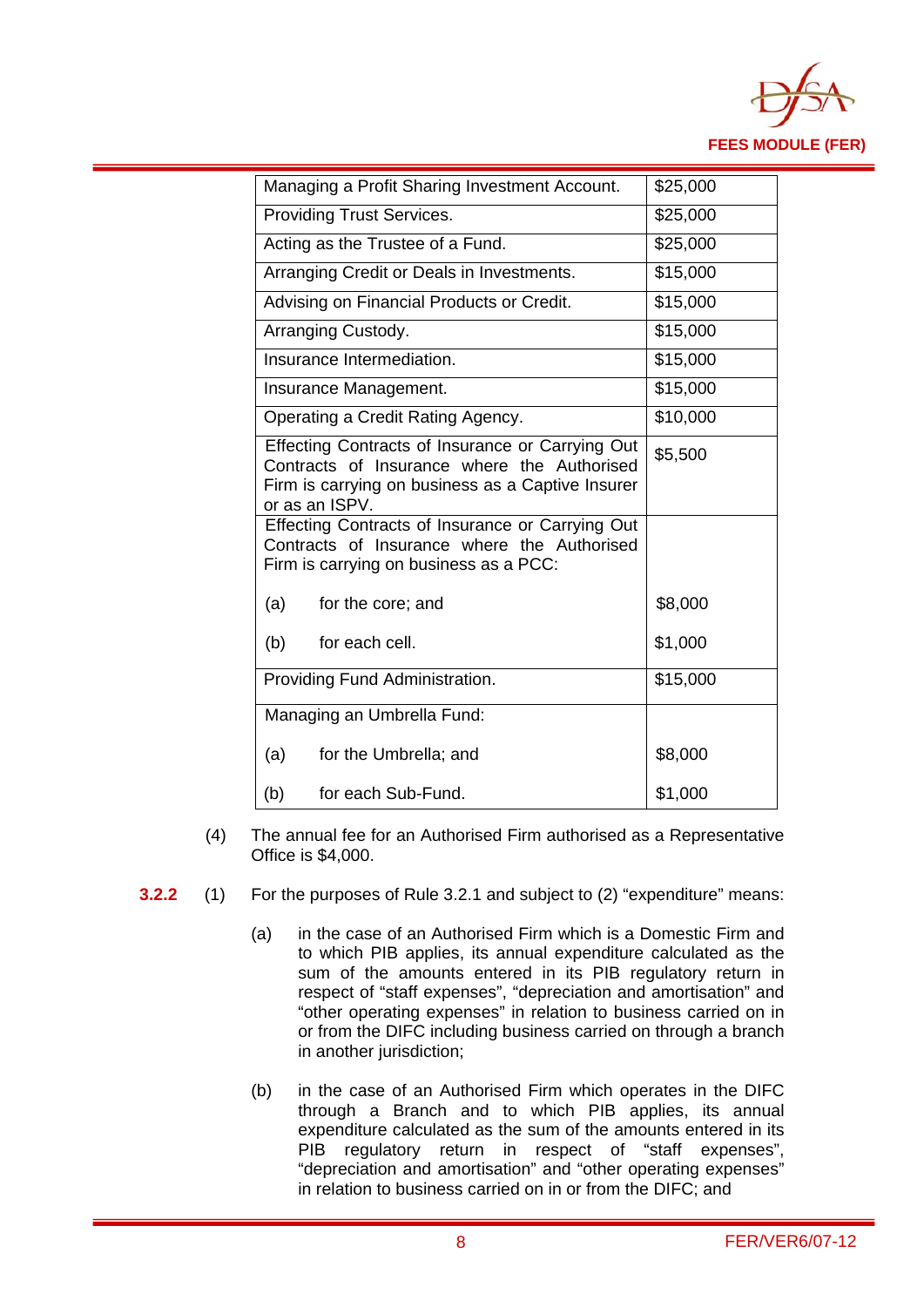

(c) in the case of an Authorised Firm to which PIN applies, its annual expenditure as set out in its PIN10 or PIN3 Annual Regulatory Return, as the case may be, in respect of business carried on in or from the DIFC including, in the case of a Domestic Firm, business carried on through a branch in another jurisdiction:

for the last financial year for which the Authorised Firm has submitted regulatory returns to the DFSA.

(2) If the last financial year referred to in (1) was not twelve months in duration, the expenditure figure shall be increased or decreased on a pro rata basis to produce an equivalent twelve month figure.

#### **Guidance**

The effect of Rule 3.2.2 is that if an Authorised Firm has not, in accordance with the Rules, submitted its first Annual Regulatory Return, then the amount of expenditure is set at zero for the purpose of Rule 3.2.1 (2) (b).

#### **3.3 Authorised Market Institutions (initial period)**

- **3.3.1** (1) An Authorised Market Institution must pay to the DFSA an initial annual fee specified in (2) for the initial period of regulation between the date of the grant of its Licence and the end of the year.
	- (2) The initial annual fee is \$60,000, multiplied by the number of whole calendar months between the date of the grant of the Licence and the end of the year and divided by 12.

#### **3.4 Authorised Market Institutions (subsequent periods)**

- **3.4.1** An Authorised Market Institution must pay to the DFSA the applicable annual fee prescribed in Rules 3.4.2 and 3.4.3 for any period of regulation after the initial period described in Rule 3.3.1.
- **3.4.2** (1) An Authorised Market Institution carrying on the Financial Service of Operating an Exchange must pay to the DFSA an annual fee of \$60,000.
	- (2) An Authorised Market Institution carrying on the Financial Service of Operating a Clearing House must pay to the DFSA an annual fee of \$60,000.
	- (3) An Authorised Market Institution carrying on both of the Financial Services of Operating an Exchange and Operating a Clearing House must pay to the DFSA an annual fee of \$120,000.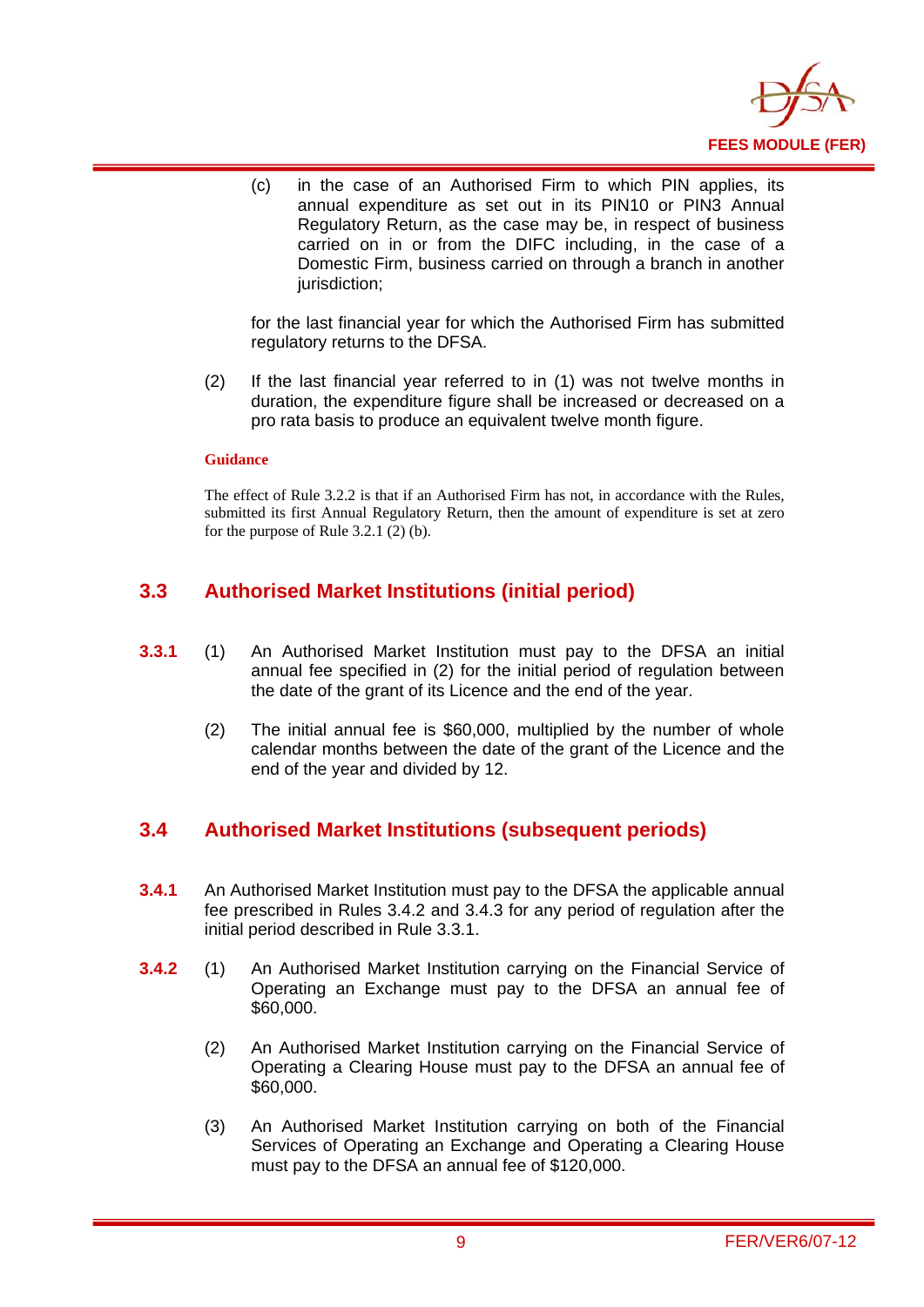

**3.4.3** An Authorised Market Institution maintaining an Official List of Securities must pay to the DFSA an annual fee of \$50,000.

#### **3.5 Auditors (initial period)**

**3.5.1** An Auditor must pay to the DFSA an initial annual fee of \$6,000 for the initial period of registration between the date of the grant of registration and the end of the year unless it was registered during the last quarter of the year, in which case it must pay to the DFSA an initial annual fee of \$3,000.

#### **3.6 Auditors (subsequent periods)**

**3.6.1** An auditor must pay to the DFSA an annual fee of \$6,000 for any period of registration after the initial period described in Rule 3.5.1.

#### **3.7 Ancillary Service Providers (initial period)**

**3.7.1** An Ancillary Service Provider which is not an Authorised Firm or an Auditor must pay to the DFSA an annual fee of \$1,000 for the initial period of registration between the date of the grant of registration and the end of the year.

#### **3.8 Ancillary Service Providers (subsequent periods)**

**3.8.1** An Ancillary Service Provider which is not an Authorised Firm or an Auditor must pay to the DFSA an annual fee of \$1,000 for any period of registration after the initial period described in Rule 3.7.1.

#### **3.9 Domestic Funds (initial period)**

- **3.9.1** (1) A Fund Manager must pay to the DFSA in respect of each Domestic Fund for which it is the Fund Manager the initial annual fee prescribed in (3) for the period immediately following registration or notification until the end of the year.
	- (2) The initial annual fee must be paid to the DFSA:
		- (a) in the case of a Public Fund, at the time of registration;
		- (b) in the case of a Private Fund, at the time of notification to the DFSA pursuant to Article 34 of the Collective Investment Law 2010; and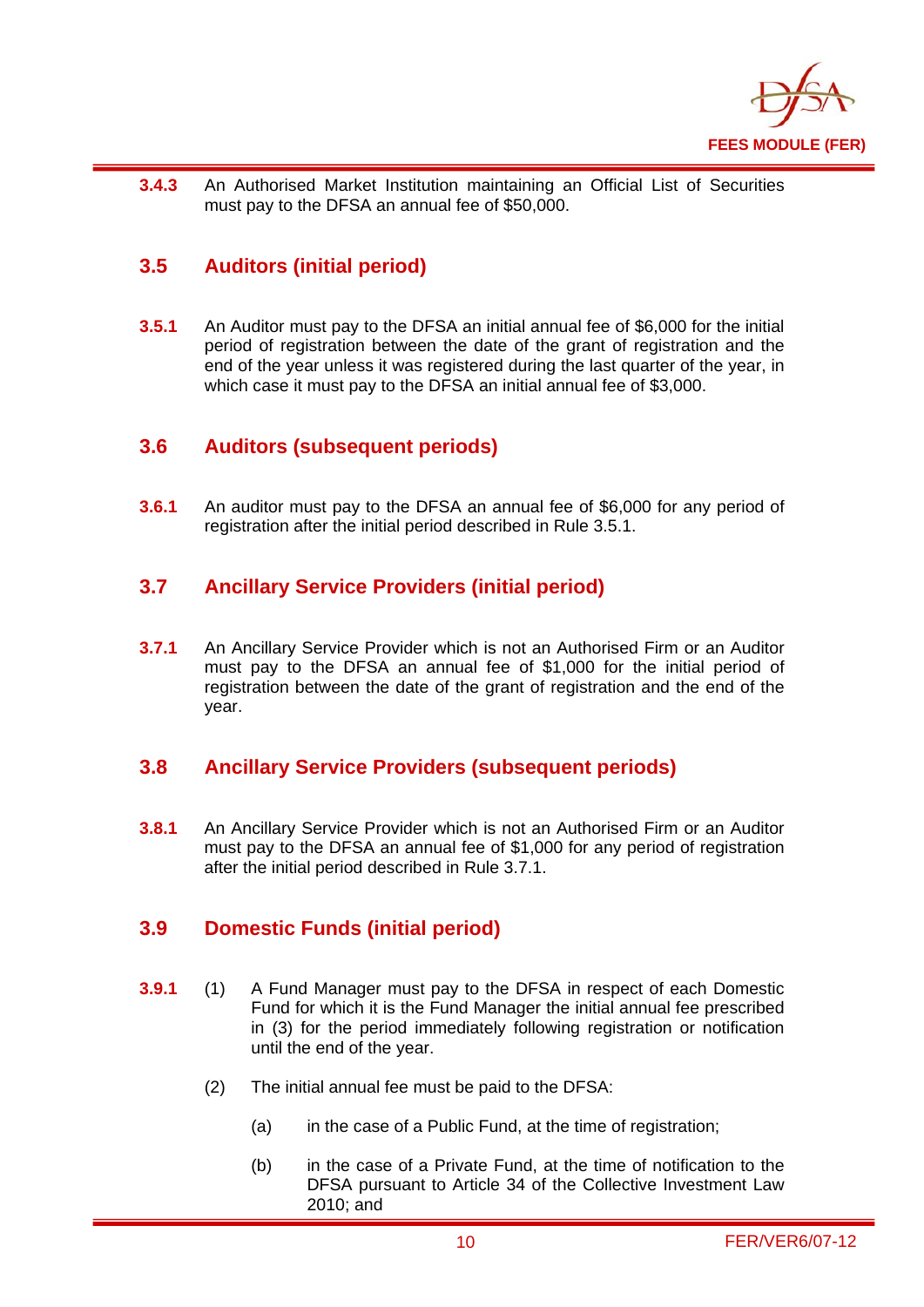

- (c) in the case of an Exempt Fund, at the time of notification to the DFSA pursuant to Article 34 of the Collective Investment Law 2010.
- (3) The initial annual fee is\$4,000.

#### **3.10 Domestic Funds (subsequent periods)**

- **3.10.1** (1) A Fund Manager must pay to the DFSA in respect of each Domestic Fund for which it is the Fund Manager the annual fee prescribed in (2) for any period after the initial period described in Rule 3.9.1.
	- (2) The annual fee for any period after the initial period is \$4,000.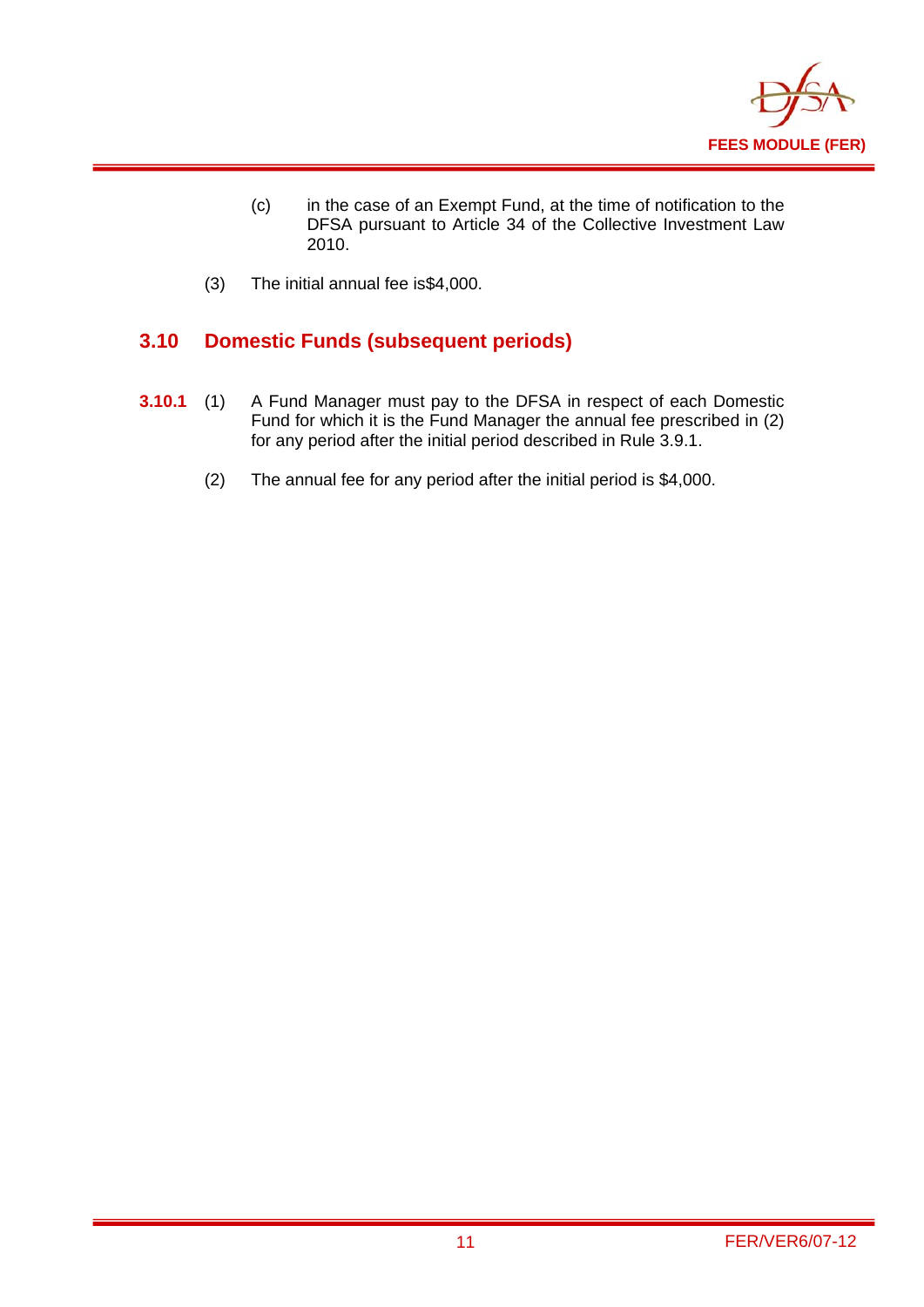

### **4 FILING FEES**

#### **4.1 Filing a Prospectus or Issue Note**

- **4.1.1** (1) A Person filing a Prospectus with the DFSA, in accordance with MKT Rule 2.6.1 as a single document or two documents must pay to the DFSA the applicable fee in the table in (3).
	- (2) A Person filing a Prospectus with the DFSA in accordance with MKT Rule 2.6.1 where the document is an Issue Note must pay to the DFSA the applicable fee specified in the table in (3).

| Security type                                                                            | Prospectus Offer filing<br>(single document or<br>two documents) | <b>Issue Note filing</b> |
|------------------------------------------------------------------------------------------|------------------------------------------------------------------|--------------------------|
| <b>Shares, Certificates</b><br>over Shares and<br><b>Warrants over Shares</b>            | \$20,000                                                         | \$5,000                  |
| Debentures,<br>Certificates over<br>Debentures and<br>Warrants over<br><b>Debentures</b> | \$10,000                                                         | \$2,500                  |

(3) This is the table referred to in (1) and (2):

#### **4.2 Filing an appeal to the Regulatory Appeals Committee**

- **4.2.1** A fee of \$5,000 must be paid to the DFSA before a Notice of Appeal to the Regulatory Appeals Committee is considered filed with the Regulatory Appeals Committee.
- **4.2.2** The Chairman of the Regulatory Appeals Committee may waive all or part of the \$5,000 filling fee if the Person appealing a decision of the DFSA is an individual and if, in the circumstances, the Chairman considers it is equitable to do so.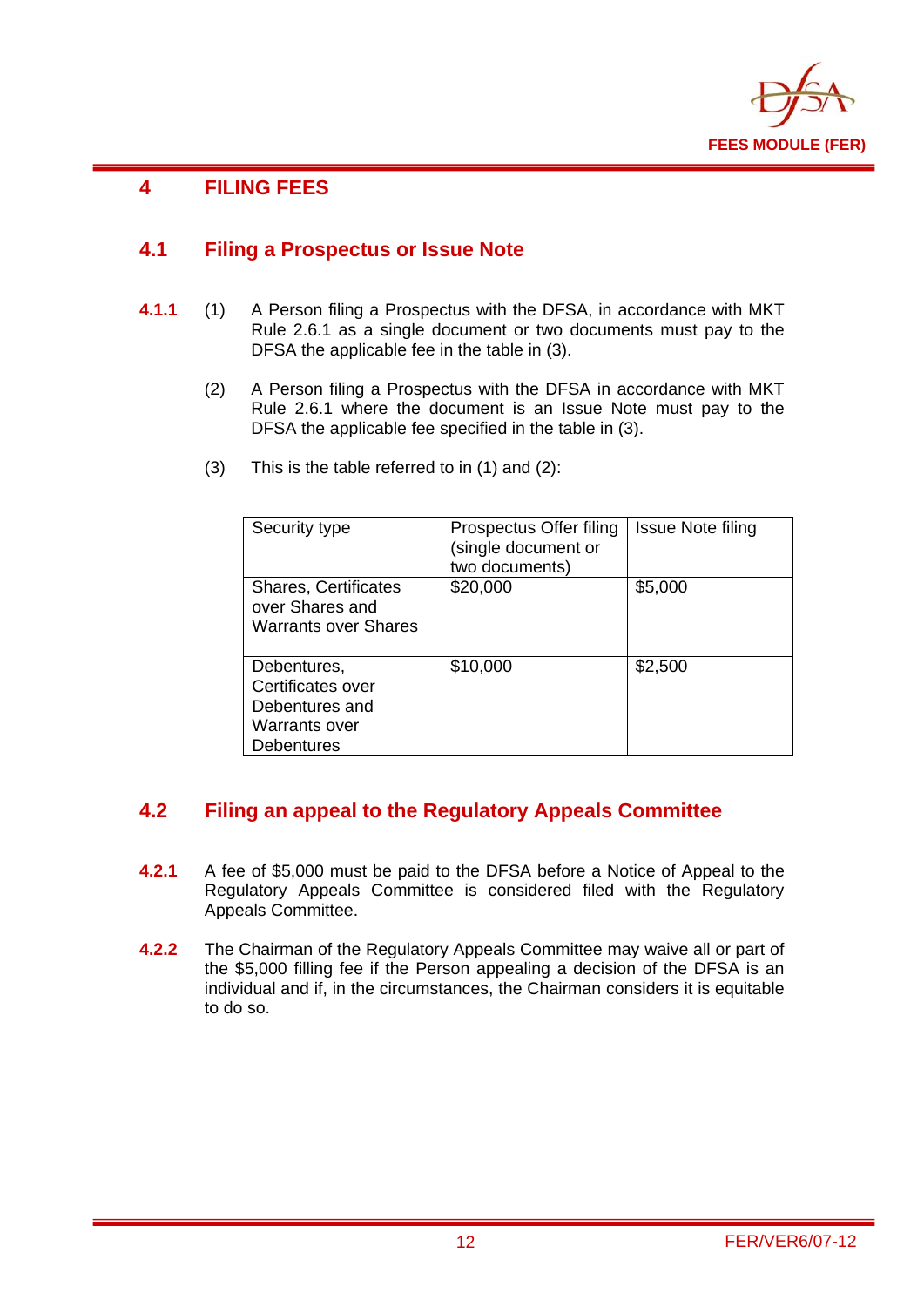

### **5 TAKEOVER FEES**

#### **5.1 Bid Documents**

- **5.1.1** (1) Fees are payable on Bid Documents and the Bidder is responsible for the payment to the DFSA of the applicable fee in accordance with (2) and (3).
	- (2) The Bidder must pay to the DFSA the fee specified in the right hand column of the table in (4) which corresponds to the value of the Bid specified in the left hand column of the table.
	- (3) In regard to the value of the Bid for the purposes of (2):
		- (a) where there are alternative Bids, the alternative with the highest value must be used to calculate the value of the Bid. Bids for all classes of equity Share capital must be included in the calculation of the value of the Bid, but Bids for non-equity Share capital, Convertibles, Options and the like must not;
		- (b) when a merger is effected by Bids for both entities by a new entity created to make the Bids, the fee will be determined by the value of the lower of the two Bids; and
		- (c) when the fee falls to be calculated on the basis of the value of the Securities to be issued as consideration, it must be computed by reference to the closing price of the relevant Securities at the last practicable date before the publication of the Bid Document as stated in that document or, as the case may be, by reference to the estimated value of any unlisted Securities consideration given in the document.

| Value of the Bid in<br>US\$ million | Fee in<br>US\$ |
|-------------------------------------|----------------|
| Less than 5                         | 5,000          |
| Over 5 to 25                        | 10,000         |
| Over 25 to 100                      | 37,500         |
| Over 100 to 500                     | 100,000        |
| Over 500                            | 250,000        |

(4) This is the table referred to in (2):